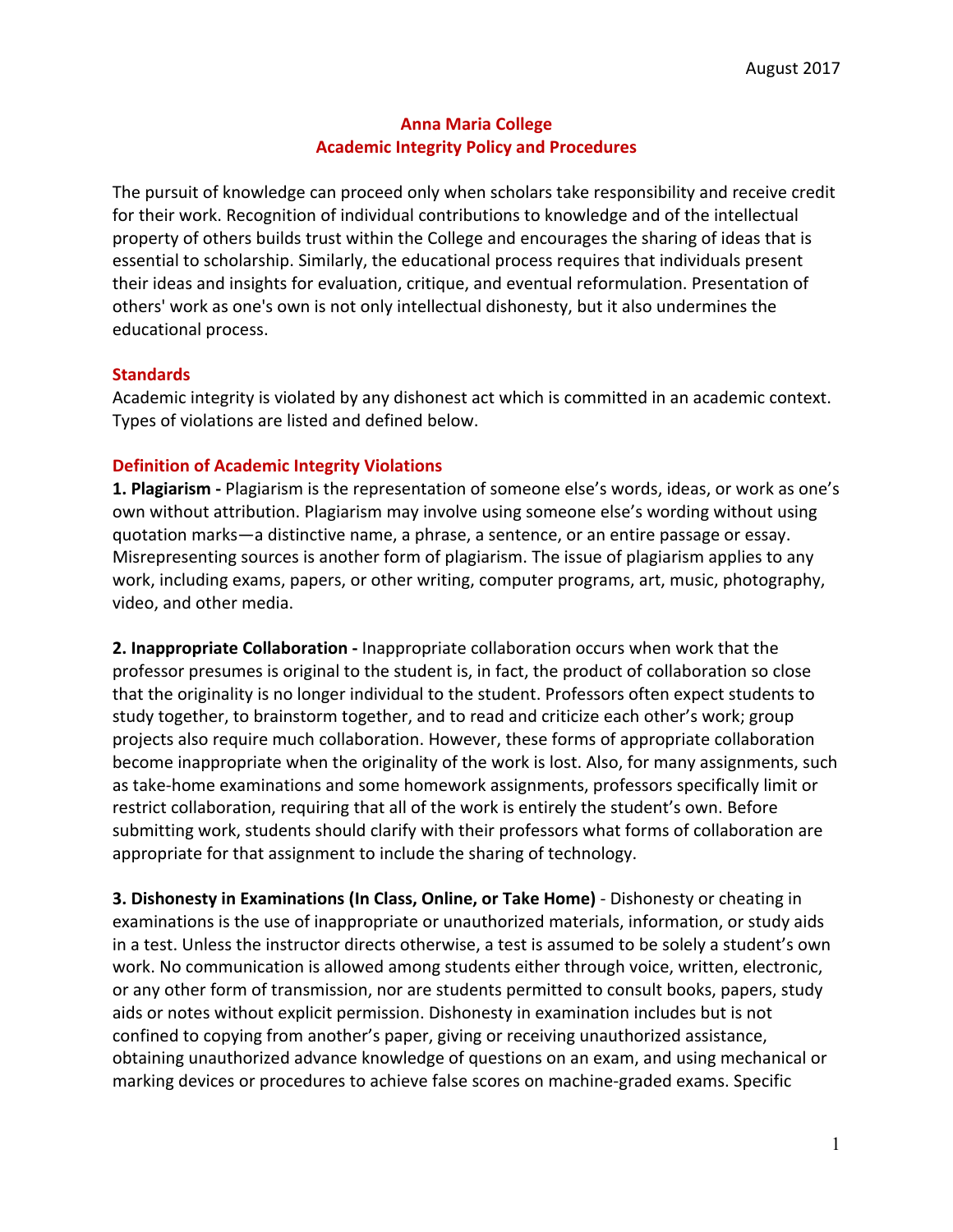policies regarding exams may vary with individual professors.

**4. Dishonesty in Papers** - Dishonesty in papers covers but is not limited to submitting material obtained from another person or company or purchased from either. All papers and materials submitted for a course must be the student's original work unless the sources are properly cited.

**5. Work Done for One Course and Submitted to Another** - This category of violation covers the presentation of the same work in more than one class at any time during a student's academic career without prior consent from both instructors. When incorporating their past research into current projects, students must cite previous work. This requirement applies even when the work submitted had been originally for a project for another institution. When the former instructor cannot be consulted, current faculty may permit such a submission.

**6. Fabrication of Data** - Fabrication is the falsification, distortion, or invention of any information or citation in academic work. Examples include, but are not limited to, inventing a source, deliberately misquoting, or falsifying numbers or other data.

**7.** Interference with Other Students' or Scholars' Work - Interference with the work of others covers but is not limited to acts that deny others access to scholarly resources, or deliberately impede the progress of another student or scholar. Examples include sabotaging laboratory experiments or research, giving misleading information, knowingly deceiving other members of a project team or group, disrupting class work, making library material unavailable to others, or altering the computer files of another.

**8. Bribes, Favors, and Threats** - Students may not bribe, offer favors to, or threaten anyone with the purpose of affecting a grade or the evaluation of academic performance.

**9. Other Academic Misconduct -** No particular set of rules or definitions can embrace every act of academic misconduct. A student who employs any form of academic deceit has violated the intellectual enterprise of the college.

**10. Copyright Violations** - Copyright laws must be observed. These rules govern practices such as making use of printed and electronic materials, duplicating computer software, photoduplication of copyrighted materials and reproducing audiovisual works. The Student Conduct Code prohibits theft and the unauthorized use of documents and requires adherence to local, state, and federal law. These provisions will be enforced through the Student Conduct Code.

# **Promoting Academic Integrity: Roles of Community Members**

#### **Student Roles in Maintaining Academic Integrity**

Students have a responsibility to maintain high standards of academic integrity in their work, and thereby to preserve the integrity of their degree. It is their duty to be familiar with, and understand, the College policy on academic integrity.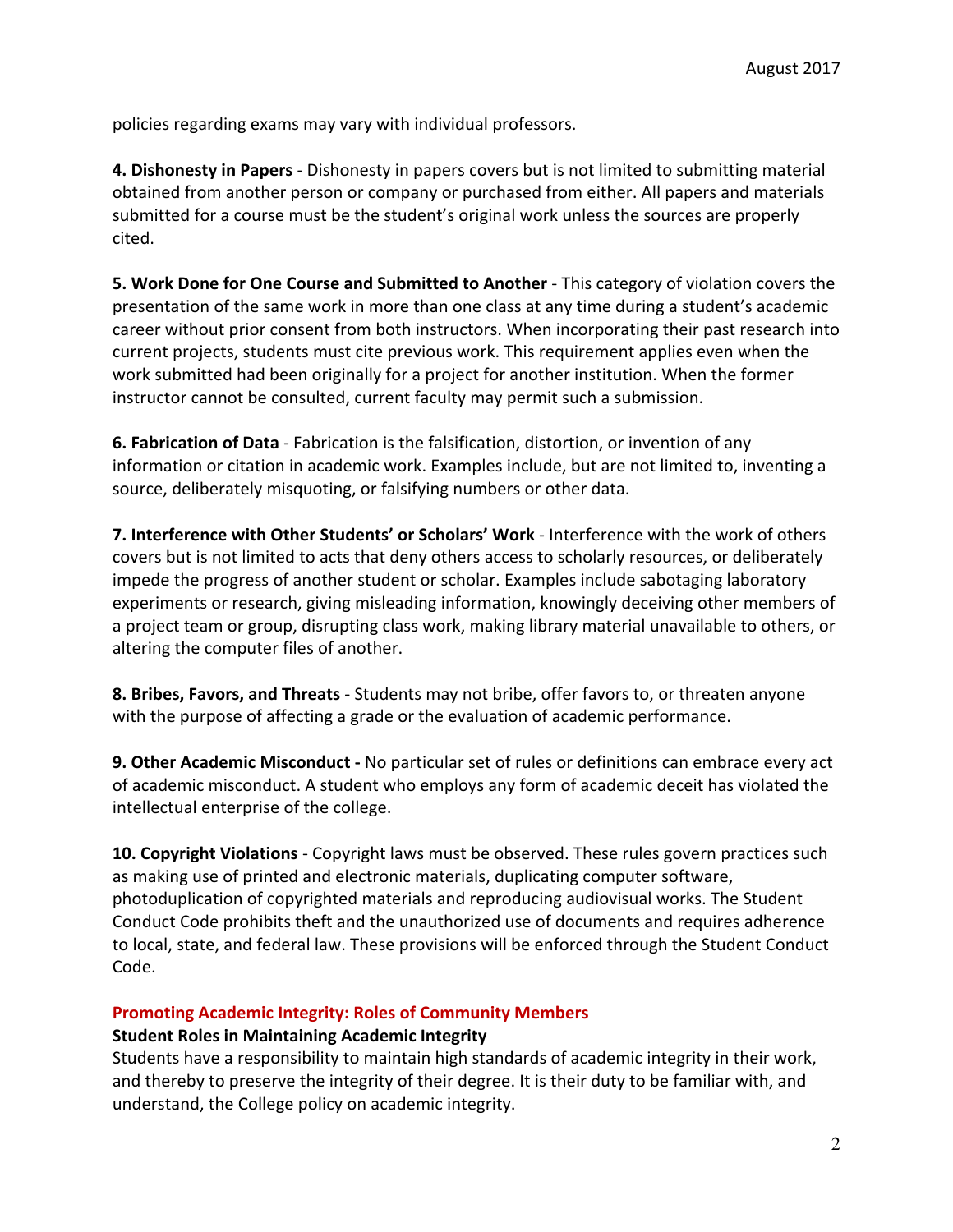Students who become aware of a violation of academic integrity by a fellow student should respond in one of the following ways:

- Students may discuss their concerns with the student whom they suspect of a violation. Direct contact with another student may be the best means of resolving the problem. Repeated demonstration of student concern for academic integrity will, in the long run, build a peer-regulated community.
- If the incident is a major violation or part of a repeated pattern of violations, students should bring their concerns to the attention of the instructor or the appropriate Academic Director and/or Program Director. Suspected violations by students reported to members of the faculty or an Academic Program Director will be handled according to the procedures set forth below.
- Students who have a grave concern that a faculty member is not living up to his or her responsibility to safeguard and promote academic integrity should speak with the faculty member directly or should bring their concern to the attention of the responsible Academic Director and/or Program Director.

### **Faculty Roles in Fostering Academic Integrity**

Faculty should provide students with a positive environment for learning and intellectual growth and, by their words and actions, promote conditions that foster academic integrity. Faculty should be concerned about the impact of their behavior on students. Students are sensitive to messages communicated in informal discussions and casual faculty remarks about personal decisions and value judgments. Students are perhaps most sensitive to how responsibly faculty members fulfill their obligations to them in the careful preparation of classes, in the serious evaluation of student achievement, and in their genuine interest in and availability to students.

Faculty members/instructors should promote academic integrity in the following specific ways:

- At the beginning of each course, instructors should discuss academic integrity to promote an ongoing dialogue about academic integrity and to set the tone and establish guidelines for academic integrity within the context of the course, e.g., the extent to which collaborative work is appropriate. Where relevant, instructors should discuss why, when, and how students must cite sources in their written work.
- Instructors should provide students with a written syllabus that states course requirements and, when available, examination dates and times.
- Instructors are encouraged to prepare new tests and assignments where appropriate each semester to ensure that no student obtains an unfair advantage over his or her classmates by reviewing exams or assignments from prior semesters. If previous examinations are available to some students, instructors should ensure that all students in the course have similar access. Course examinations should be designed to minimize the possibility of cheating, and course paper assignments should be designed to reduce the possibility of plagiarism.
- Instructors are encouraged to assign papers that reduce plagiarism. For example, if students are asked to write about Freud there may not be much they could put in their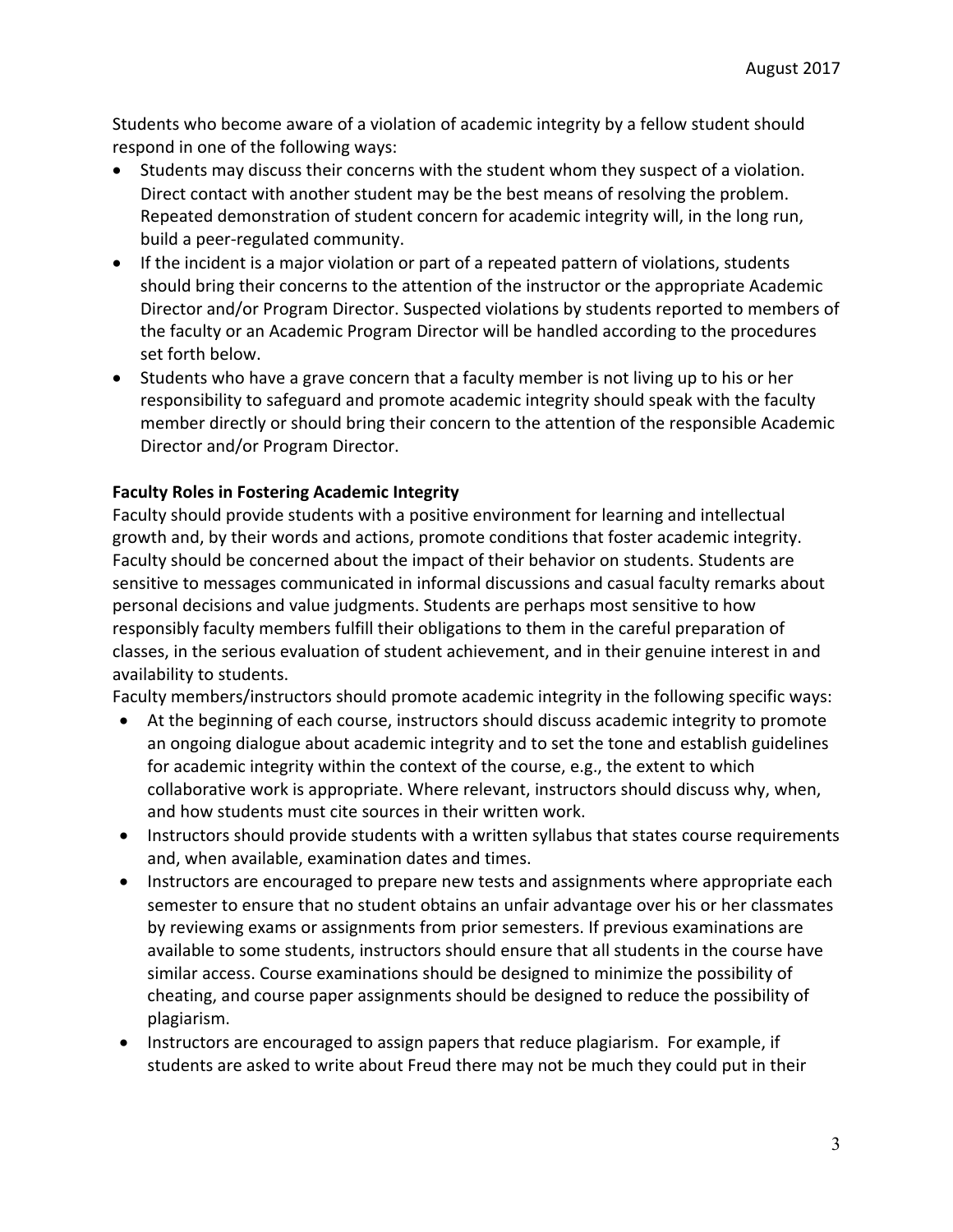own words but if we ask them to think of a current topic in the news and how it might relate to Freud's theory they then have to think about the topic.

- Proctors should be present at all examinations, including the final examination, and should provide students with an environment that encourages honesty and prevents dishonesty.
- Instructors should be careful to respect students' intellectual property and the confidentiality of student academic information.
- Assignment of grades, which is the sole responsibility of the instructor, should be submitted on time and awarded in a manner fair and consistent for all students.

# **Academic Program Director Roles in Maintaining Academic Integrity**

Academic Program Director have overall responsibility for academic integrity within their programs. In particular, Academic Program Director responsibilities include the following:

- promoting an environment where academic integrity is a priority for both students and faculty,
- ensuring that students who are honest are not placed at an unfair disadvantage, and
- establishing procedures to adjudicate charges of academic dishonesty and to protect the rights of all parties.

# **Procedures**

# **1. Faculty Jurisdiction**

When convinced that a possible violation was an honest mistake rather than purposeful dishonesty, an instructor may use the occasion to educate the student about acceptable standards for academic work. In such cases, the instructor could, for example, require the student to rewrite or correct the original assignment or to submit a substitute assignment. An instructor may not, however, fail or level other grading penalties against the student for the assignment or the course before sending details of the case, in writing, to the Academic Director and/or Program Director. Referring the case to the Academic Director and/or Program Director's office ensures that the student receives due process for potential disciplinary action and allows the college to check for repeat offenses.

# **2. Administrative Jurisdiction**

In all other circumstances, when the instructor believes that a case may be due to purposeful dishonesty, the following procedures will be observed:

- a. Instructors reporting an allegation of dishonesty to the Academic Director and/or Program Director should do so, in writing, within ten (10) business days from the date of discovery of the alleged dishonesty, supported by appropriate documentation.
- b. Instructors may award failing grades for any specific assignment or piece of work deemed to be in violation of the above policies after notifying the Academic Director and/or Program Director of the decision. In such cases, instructors will inform the student, in writing, of their disciplinary decision. A copy of the decision will be provided to and filed in the Vice President for Academic Affairs office.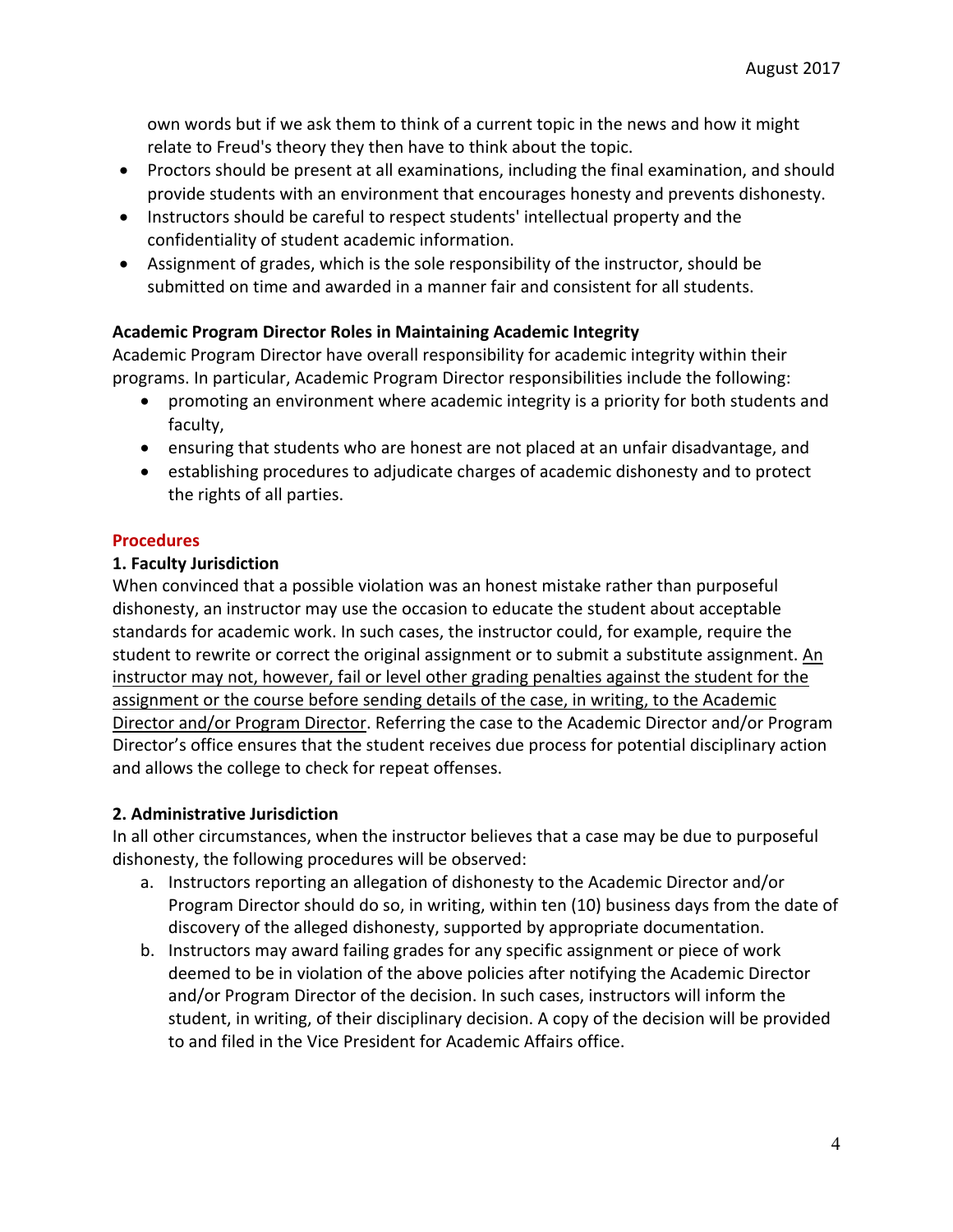- c. At their discretion, instructors may include in the report of the alleged misconduct to the Academic Director and/or Program Director a recommendation for further sanctions. For example, failure of the course.
- d. If further sanctions, beyond a failing grade for any specific assignment or piece of work, are recommended, after consulting with the instructor, and within five (5) business days from the date of the consultation, the Academic Director and/or Program Director will notify the student of the charge in writing and will arrange to discuss the charge with the student at a preliminary meeting.
- e. At the initial meeting, the student will be presented with the charge and the evidence, advised of the procedures, apprised of sanction options, and given the opportunity to respond. Either at the meeting or within five (5) business days, the student must submit a written statement that: (i) accepts or denies responsibility for the charge, and (ii) explains what occurred and why it occurred. The student's signed statement will become additional evidence in the case. If the student fails to attend this preliminary meeting, the Academic Director and/or Program Director may proceed with the process as appropriate.
- f. Within thirty (30) business days of the initial report, the Academic Director and/or Program Director will submit all written documentation to the office of the Vice President for Academic Affairs to ensure that the student receives due process for potential disciplinary action and allows the college to check for repeat offenses.
- g. Should the student wish to appeal the findings of the Academic Director and/or Program Director by requesting, a hearing with the Academic Integrity Committee, the student may do so, in writing through the Associate Vice President for Academic Affairs office, within five (5) business days following the meeting with the Academic Director and/or Program Director.
- h. Should the Academic Director also be the instructor then the responsible Associate Vice President for Academic Affairs will implement the above steps a. through h. and follow the same timeline.

# **Academic Integrity Committee**

Once the Academic Director and/or Program Director has determined that there has been a violation of the Student Code of Conduct regarding academic integrity a student may request a hearing with the Academic Integrity Committee. The Academic Integrity Committee consists of members of the College community assigned to conduct a hearing when the Academic Director and/or Program Director has determined that a violation of the Student Code of Conduct may have occurred. Members of the Academic Integrity Committee shall act in a fair and impartial manner. This committee is composed of the two Associate Vice Presidents for Academic Affairs, two tenured faculty members (appointed by the Vice President for Academic Affairs), and the Director of Online Programs.

# **Academic Integrity Hearing**

1. A hearing with the Academic Integrity Committee shall be scheduled by the responsible Associate Vice President for Academic Affairs not later than fifteen (15) days following an Accused Student's request for a hearing.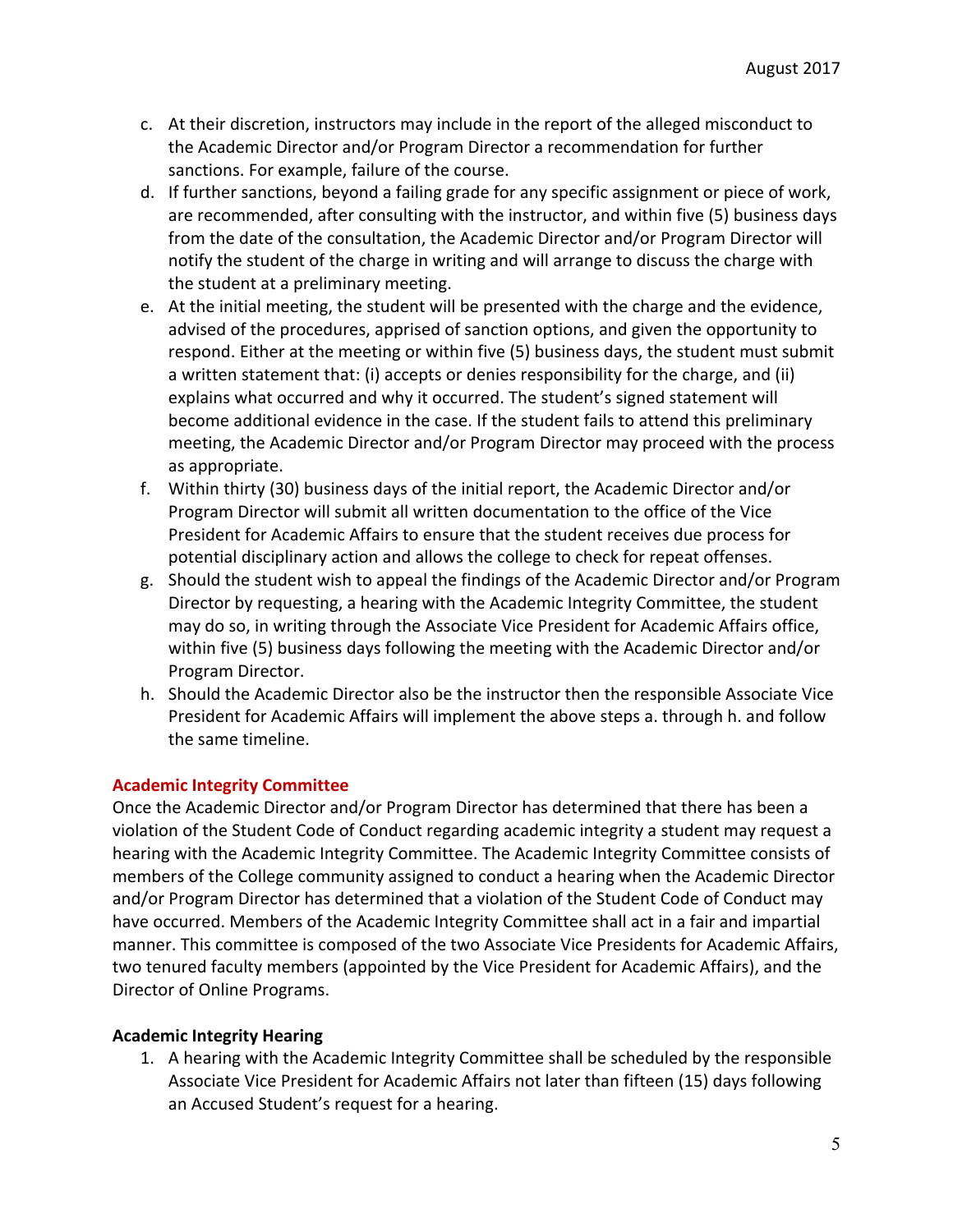- 2. A written Statement of Charges shall be presented, in writing by the Chair of the Academic Integrity Committee, to the Accused Student not less than five (5) days before the hearing.
- 3. In a matter involving more than one Accused Student, the Academic Integrity Committee may permit, at its discretion, individual hearings for each Accused Student.
- 4. The Accused Student has the right to be accompanied by any advisor of his/her choosing and at his/her expense. The student must notify the Chair of the Academic Integrity Committee, not less than five (5) days before the hearing if an advisor will be attending the hearing. The advisor may be another student, faculty member, administrator or an attorney. The advisor may not otherwise be involved in the proceedings. An advisor's role is limited to serving as moral support and advising the Accused Student directly and discretely. An advisor is not permitted to participate directly in the hearing.

# **Conduct of Hearing**

- 1. The hearing is chaired by the Associate Vice President for Academic Affairs under whose jurisdiction the program falls.
- 2. A hearing is normally conducted in private.
- 3. There shall be a record created of all hearings that may include an audio recording. The record shall be the property of the College and be filed in the office of the Vice President for Academic Affairs.
- 4. All procedural questions are subject to the final decision of the Academic Integrity Committee
- 5. Admission of any person(s) to the hearing shall be at the discretion of the Academic Integrity Committee

# **A hearing shall proceed as follows:**

- 1. The Chair of the Academic Integrity Committee presents the Statement of Charges on behalf of the College. The Chair may submit documents, materials, and witnesses in support of the Statement of Charges.
- 2. Accused Student responds to the Statement of Charges. The student may present documents, materials, and witnesses in response to the Statement of Charges.
- 3. Following the parties' presentations, the Academic Integrity Committee may question each party, their witnesses and review all information presented. The Academic Integrity Committee has the discretion to request additional documents, materials, witnesses, or information from either party.
- 4. While direct cross-examination by the parties is not permitted, each party will be given the opportunity to question the other by presenting questions to the Academic Integrity Committee. If the Academic Integrity Committee determines a question is relevant, the other party will be asked to respond.
- 5. The Academic Integrity Committee shall have a final opportunity to question the parties.
- 6. After the hearing, the Academic Integrity Committee shall determine by majority vote whether the Statement of Charges has been proven.
- 7. The Academic Integrity Committee's decision shall be based on a preponderance of evidence standard.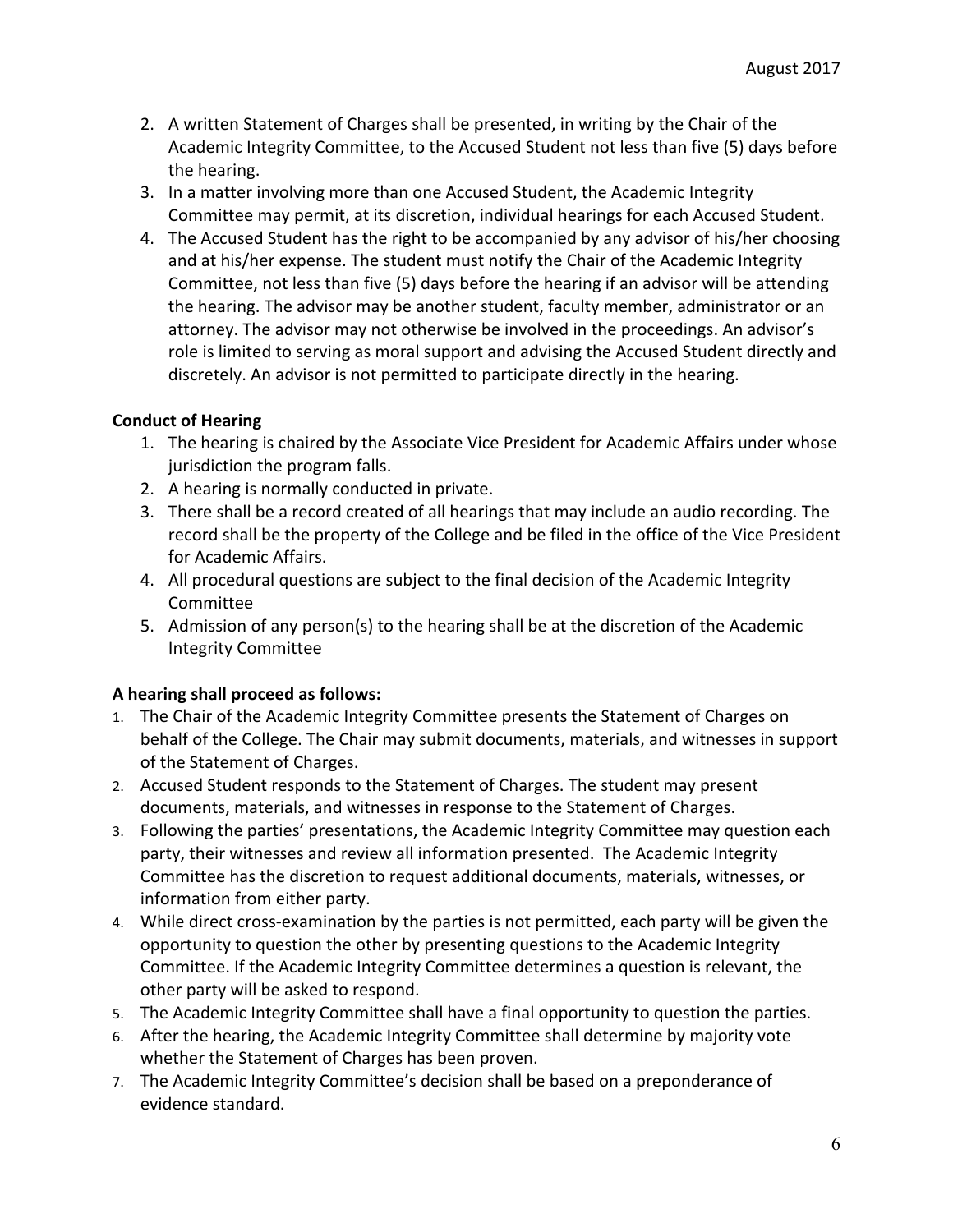- 8. Within fifteen (15) days of the conclusion of a hearing, the Academic Integrity Committee shall issue, through certified letter, a decision outlining its findings and disciplinary action, if any, to the parties.
- 9. A student found in violation of the College's Code of Conduct shall be subject to sanctions, including but not limited to:
	- Verbal or Written Reprimand
	- Restrictions/Loss of Privileges
	- Community Service
	- Educational Sanction
	- Restitution
	- Probation
	- Suspension
	- Expulsion

#### **Notifications of Findings**

The Academic Integrity Committee will notify the student in writing, through certified letter, of the results and penalties.

#### **Appeal of the Academic Integrity Committee**

A student may, within five (5) business days, submit a written appeal of the findings of the Academic Integrity Committee to the Vice President for Academic Affairs. The decision of the Vice President of Academic Affairs is final. Only those decisions resulting in academic dismissal may be appealed, in writing within three (3) busidness days, to the President of the College.

#### **Request for Clemency after Petition**

After the exhaustion of appeal, a student who has been expelled or dismissed from the College may apply for a reduction in sanction based on presidential clemency. The student must put the request and the basis for the request in writing to the President of the College within three working days of the conclusion of the petition. The President may choose to hear or dismiss the application for clemency. The President's decision is final and cannot be appealed. The student will be notified of the President's decision in writing.

#### **Suspension or Dismissal**

The decision as to whether suspension or dismissal is appropriate depends on the circumstances of each case.

1. The suspension is effective for not less than the session in which action is taken or for not more than one calendar year. A suspension may compromise a student's ability to remain in a major that requires specific clinical or other face to face experiential learning experiences. The Chair must consider this aspect by discussion with the Academic Director and/or Program Director. The length of a suspension will be specified at the time the action is taken. A suspended student is ordinarily entitled to resume studies in the same College at the end of the suspension provided the student has satisfied all requirements that were imposed by the Academic Integrity Committee.